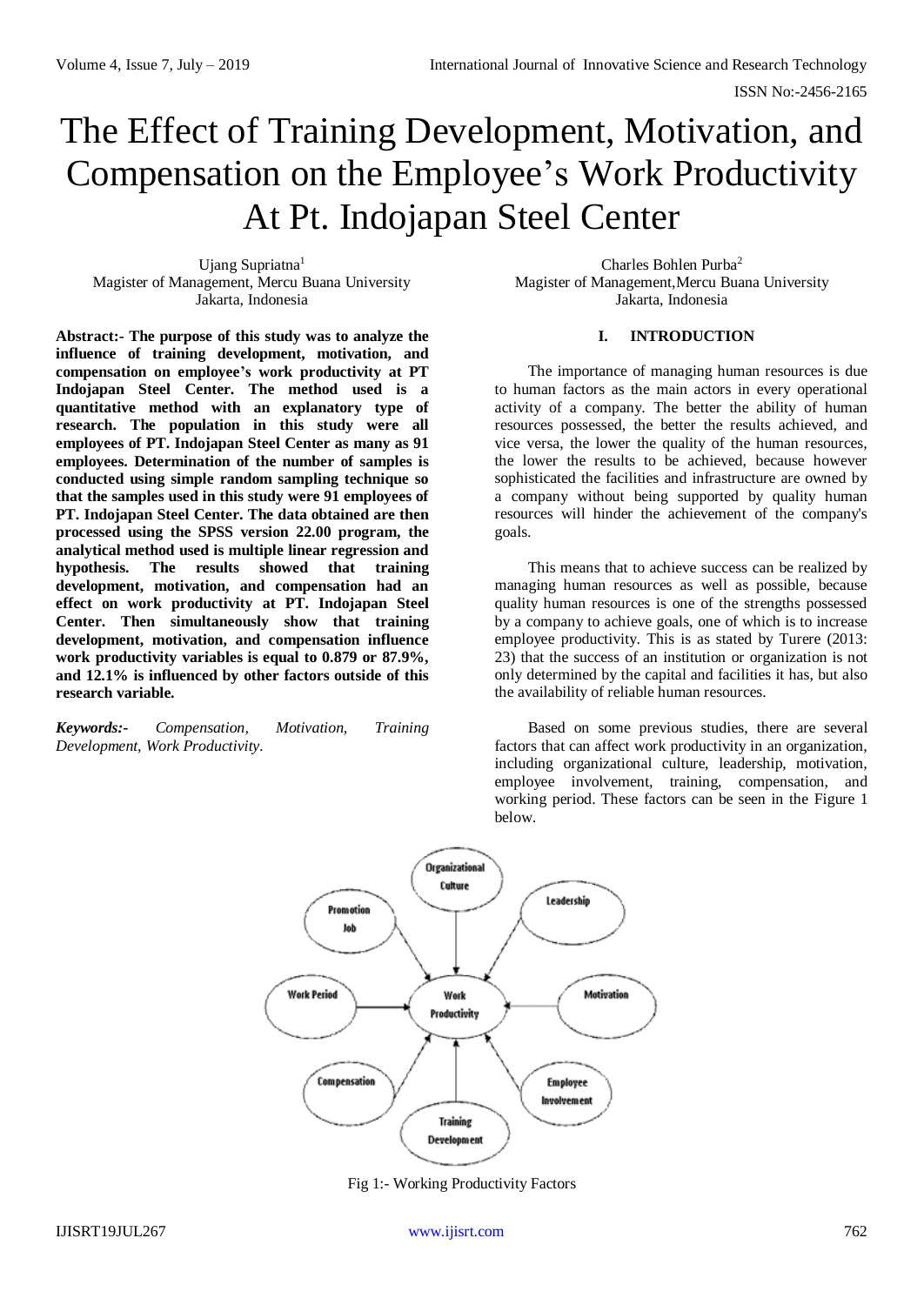To strengthen which factors have the most dominant influence in shaping work productivity in an organization, the researcher first conducts a survey pre-survey conducted on 30 employees of PT. Indojapan Steel Center. The results of the pre survey research can be seen in Table 1 below.

| <b>Factors</b>              | Percentage |
|-----------------------------|------------|
| Organizational Culture      | 68.00      |
| Leadership                  | 71.33      |
| Motivation                  | 75.33      |
| Employee Involvement        | 71.33      |
| <b>Training Development</b> | 72.67      |
| Compensation                | 74.67      |
| <b>Working Period</b>       | 68.67      |
| Promotion Job               | 66.67      |

Table 1:- Results of the Research Survey

The results of the pre survey research showed that there were three highest factors that were thought to influence work productivity, namely: motivation,

compensation and Training Development. On the basis of the pre-study results, this study focuses on discussing motivational factors, compensation, and Training Development as factors that influence work productivity at PT. Indojapan Steel Center.

Work productivity will be achieved if the organization has employees who have high morale that is supported by a fair compensation system, and employee training so as to facilitate the achievement of organizational goals efficiently and effectively.

The work productivity of PT. Indojapan Steel Center employees is currently not maximal, things can be seen from the productivity table. Based on documentation data at PT. Indojapan Steel Center, information was obtained which explained that the work productivity of employees was not in accordance with the targets set by the management. This can be seen in the following table:

| No. | <b>Performance achievement</b> | Assessment | <b>Percentage</b> | <b>Performance target</b> | <b>Total</b> |
|-----|--------------------------------|------------|-------------------|---------------------------|--------------|
|     | 70-80                          | Enough     | 50%               | 100                       | 45           |
|     | 81-90                          | Good       | 35%               | 100                       | 32           |
|     | - 90                           | Excellent  | 15%               | 100                       | 14           |
|     |                                |            |                   |                           | 91           |

Table 2:- Employee Productivity of PT. Indojapan Steel Center in 2017 Source: Company Personnel Indojapan Steel Center (2017)

Based on table 2, it can be seen that the work productivity of Indojapan Steel Center employees has not been maximal, of which 91 employees have 45 (50%) employees whose performance achievements are still insufficient category ratings, and 32 (35%) employees have good ratings. Thus, the performance of Indojapan Steel Center's company employees still needs to be improved.

Furthermore, judging from the indicators of delay in Indojapan Steel Center employees, can be seen in table 3 below:

| No. | Assessment     | Percentage | <b>Achievements</b> | <b>Total</b> |
|-----|----------------|------------|---------------------|--------------|
|     | Never late     | 55%        | 100%                | ЭU           |
|     | Never too late | 45%        | 90-99%              |              |
|     |                |            |                     |              |

Table 3:- Delays in Employees of PT. Indojapan Steel Center in 2017

Source: Company Personnel Indojapan Steel Center (2017)

Based on table 3, it can be seen that there are still quite a lot of employees who arrive late at PT. Indojapan Steel Center, which reaches 41 (45%) employees, so that employee performance is practically not optimal.

# **II. LITERATURE REVIEW**

# *A. Training Development*

According to Mathis (2009) in Saprudin (2018: 24) Training (training) is a process where people get the capability to help achieve organizational goals. Employee training or training is a systematic effort of the company to improve the knowledge, skills and attitudes of employees through the learning process so that they are optimal in carrying out their functions and job duties. In training employees are given knowledge that is all employees'

understanding of various types of procedures, processes, regulations, occupational sciences, and so forth. As for Sedarmayanti (2011) in Saprudin (2018: 12) training and development is an effort to reduce or eliminate the gap between the ability of employees and the desired organization. The business is carried out by increasing the work capacity of employees by increasing knowledge and skills and attitude.

# *B. Motivation*

According to Handoko in Widagdo *et al.* (2018: 67) Motivation is defined as a condition in someone who encourages the desire of individuals to carry out certain activities in order to achieve goals. Employee motivation itself can come from the need for money, appreciation, power, and recognition. External motivation can come from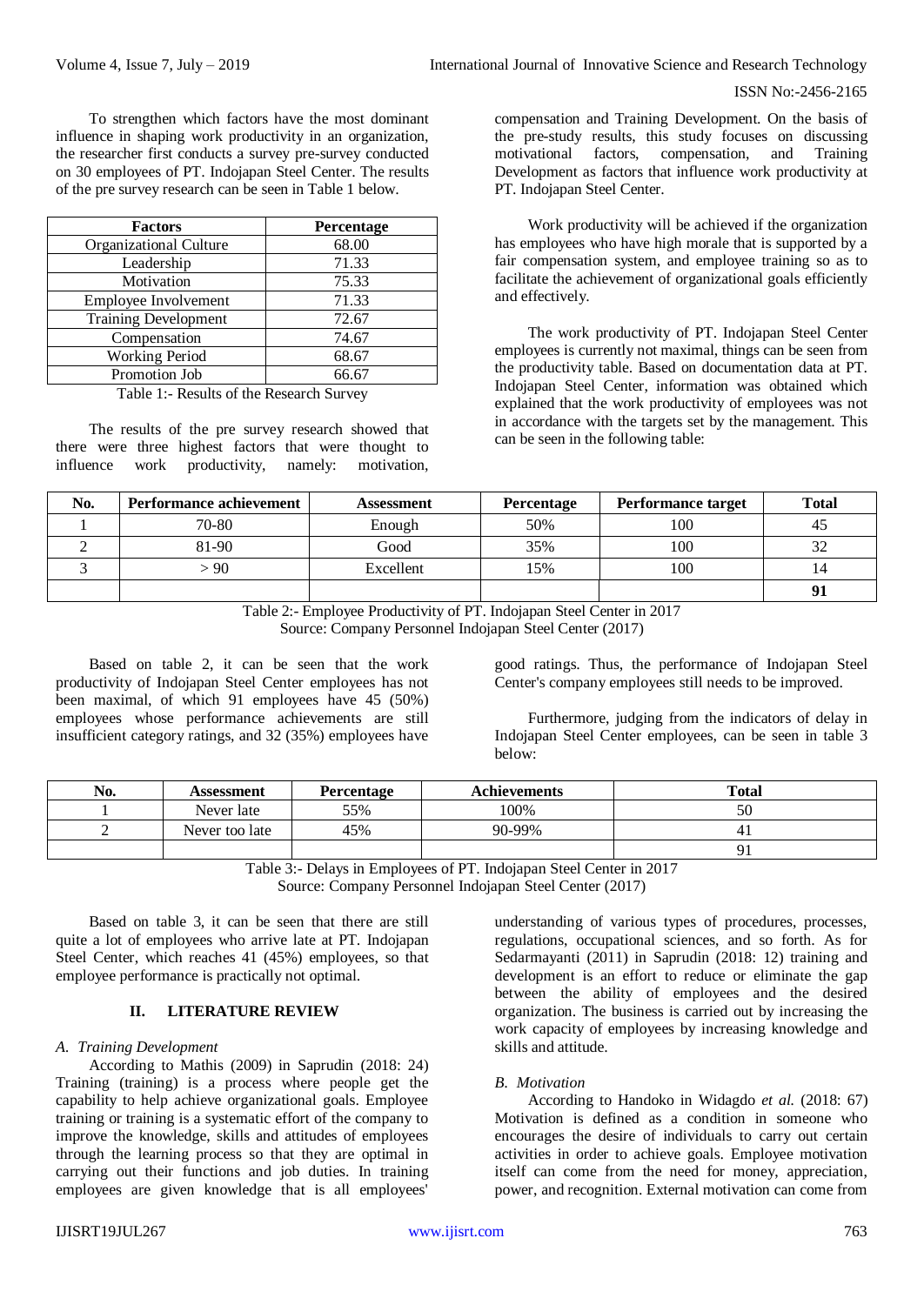family, work colleagues and superiors. Broadly speaking, work motivation is divided into two parts, namely positive motivation and negative motivation. Positive motivation is the process of influencing people by giving them the possibility of getting a prize, while negative motivation is the process of influencing someone through the power of fear such as losing recognition, money or position.

#### *C. Compensation*

According to Saprudin (2018: 78) Compensation is all types of awards in the form of money or not money given to employees in a fair and fair manner for their services in achieving company goals. Giving compensation is very important for employees, because the size of compensation is a measure of employee work productivity, so if the compensation system provided by the company is fair enough for employees, it will encourage employees to work better in doing their jobs and be more responsible for each assignments given by the company.

#### *D. Work Productivity*

Work productivity according to Hasibuan (2014: 128) is a comparison between outputs and inputs and expresses how to use both sources in producing goods or services. From the above understanding it can be said that productivity touches various aspects of human beings such as attitudes, mentality, ethics and expertise so that it can be used as a driver in improving quality to be better everyday.

# *E. Research Model*



Fig 2:- Research Model

Based on the framework that has been made, in order to answer the problem of this research, the proposed hypothesis is as follows:

 $H_1$ : Training Development has a significant effect on Work Productivity

H<sup>2</sup> : Motivation has a significant effect on Work Productivity

H<sup>3</sup> : Compensation has a significant effect on Work Productivity

H<sup>4</sup> : Training Development, Motivation and Compensation have a significant effect on Work Productivity

#### **III. RESEARCH METHODS**

This study uses a quantitative approach with explanatory or causal design that aims to explain how one variable influences or is responsible for changes in other variables (Cooper and Schindler, 2014: 141). Furthermore, this study is cross-sectional, which is a type of research that collects information / questionnaires only once a time to the sample. Because data is collected at one time at a time and only once by distributing questionnaires to employees.

In accordance with the focus of research, the population in this study are all employees of PT. Indojapan Steel Center as many as 91 employees. In this study researchers used probability sampling with a type of simple random sampling or a simple sampling technique. The method used in this study is to use multiple linear regression models with the help of SPSS version 20.00.

The relationship between the independent variables and the dependent variable can be described through the following linear regression equation:

# **Y = α + β1X1 + β2X2 + β3X3 + ε**

information:

| Y     | $=$ Work Productivity      |
|-------|----------------------------|
| α     | $=$ Constanta              |
| β     | $=$ Regression Coefficient |
| $X_1$ | $=$ Training Development   |
| $X_2$ | $=$ Motivation             |
| $X_3$ | $=$ Compensation           |
| ε.    | $=$ error                  |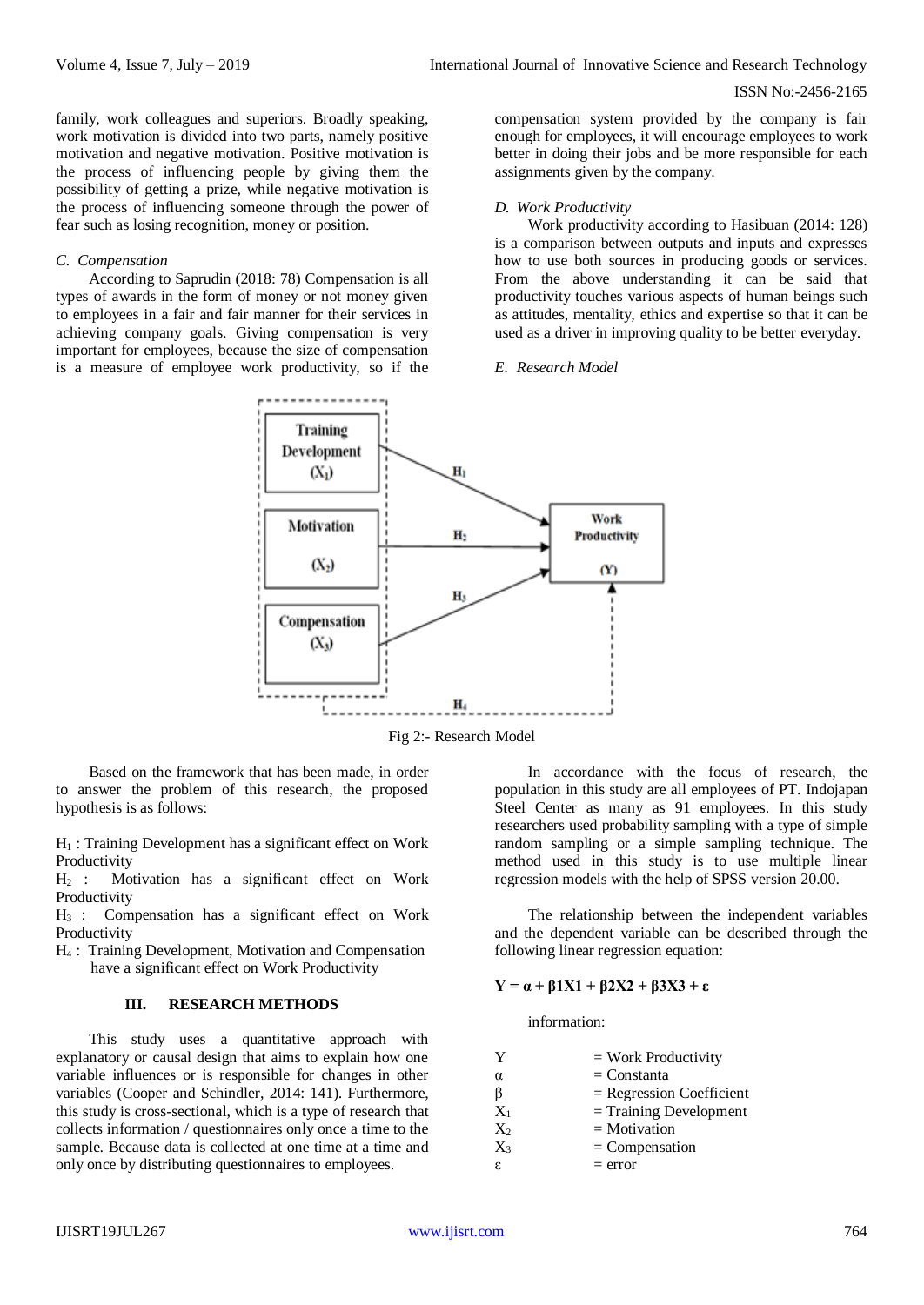To prove the hypothesis, the steps are as follows: Test the Hypothesis with t test (t-test) and F test.

## **IV. RESEARCH RESULT**

Before doing multiple regression testing and hypothesis. Researchers first test classical assumptions. The classic assumption test is used to obtain an estimator value or an unbiased coefficient value from the regression model. The following is a presentation of classic assumptions in the regression model.

#### *Normality Test*

Based on the results of normality testing, it is known that the significance value obtained is 0.097. The significance value is greater than 0.05. Then it can be concluded that the data in the regression model is normally distributed.

# *Multicollinearity Test*

The results of the multicollinearity test show that the variables of Training Development, Motivation, and Compensation have a tolerance value of  $> 0.1$  and VIF  $<$ 10. Thus the results of this test indicate that there is no correlation between independent variables namely Training Development, motivation, and compensation. So it can be concluded that there is no multicollinearity problem in the regression model.

# *Heteroscedasticity Test*

Based on the results of heterocedasticity test, the results of heterokesdasticity test show that the three variables are free from the problem of heteroscedasity, this is indicated by the significant value obtained by training development variables, motivation, and compensation greater than 0.05.

#### *Multiple Regression Analysis*

|                                    | <b>Coefficients</b> <sup>a</sup> |                              |            |       |       |       |  |  |
|------------------------------------|----------------------------------|------------------------------|------------|-------|-------|-------|--|--|
| <b>Unstandardized Coefficients</b> |                                  | Standardized<br>Coefficients |            |       |       |       |  |  |
|                                    | Model                            | в                            | Std. Error | Beta  |       | Sig.  |  |  |
|                                    | (Constant)                       | 1.141                        | 3.379      |       | 0.338 | 0.736 |  |  |
|                                    | PP                               | 0.167                        | 0.081      | 0.189 | 2.065 | 0.042 |  |  |
|                                    | <b>MO</b>                        | 0.717                        | 0.164      | 0.350 | 4.367 | 0.000 |  |  |
|                                    | KO                               | 0.596                        | 0.126      | 0.414 | 4.733 | 0.000 |  |  |
|                                    | a. Dependent Variable: PK        |                              |            |       |       |       |  |  |

Table 4:- Multiple Regression Test Results

Based on the test output above, a regression equation can be made as follows:

# **Work Productivity = 1.141 + 0.167 Training Development + 0.717 Motivation + 0.596 Compensation + e**

Constanta value (a)  $= 1.141$  states that if Training Development, Motivation, and Compensation does not exist or is worth 0, then Work Productivity will be worth 1.141. Meanwhile, the beta coefficient value of each variable has a positive value which means that if there is an increase in the development, motivation, and compensation training variables, it will have an impact on increasing work productivity.

# *Hypothesis Testing*

Hypothesis test t-test is used to determine whether the independent variable is significant or not to the dependent variable individually. The basis of decision making is based on significance values, if the significant value is smaller than the error rate of 5% (sig.  $< 0.05$ ) then there is a significant effect between the independent variables on the dependent variable. The results of these tests can be summarized briefly in the following table.

| No. | Variable                                                                                                        | <i><b>Estatistic</b></i>                                                                                                                               | r.<br>Si2 |
|-----|-----------------------------------------------------------------------------------------------------------------|--------------------------------------------------------------------------------------------------------------------------------------------------------|-----------|
|     | <b>Training Development</b>                                                                                     | 2.065                                                                                                                                                  | .042      |
|     | Motivation                                                                                                      | 4.367                                                                                                                                                  | .000      |
|     | Compensation                                                                                                    | 722<br>د:<br>т.,                                                                                                                                       | 000       |
|     | the contract of the contract of the contract of the contract of the contract of the contract of the contract of | the contract of the contract of the contract of the contract of the contract of the contract of the contract of<br>the contract of the contract of the |           |

Table 5:- Partial Hypothesis Test Results (t Test)

Based on Table 5 the results of the regression training development variables on work productivity produce a t<sub>count</sub> of  $2.065 > t_{table}$  1.986 with a significant value (sig.) of 0.042  $< 0.05$ . Thus Ho<sub>1</sub> was rejected in this study, and Ha<sub>1</sub> was accepted. It can be concluded that the training development variable has a significant effect on Work Productivity at PT. Indojapan Steel Center. The regression results of Motivation variables on Work Productivity produce a t<sub>count</sub> of  $4.367 > t_{table}$  1.986 with a significant value (sig.) of 0.000

 $< 0.05$ . Thus Ho<sub>2</sub> was rejected in this study, and Ha<sub>2</sub> was accepted. It can be concluded that the Motivation variable has a significant effect on work productivity at PT. Indojapan Steel Center. The results of the regression of compensation variables on work productivity produce a  $t_{\text{count}}$  of 4.733 >  $t_{\text{table}}$  1.986 with a significant value (sig.) of  $0.000 < 0.05$ . Thus Ho<sub>3</sub> was rejected in this study, and Ha<sub>3</sub> was accepted. It can be concluded that compensation has a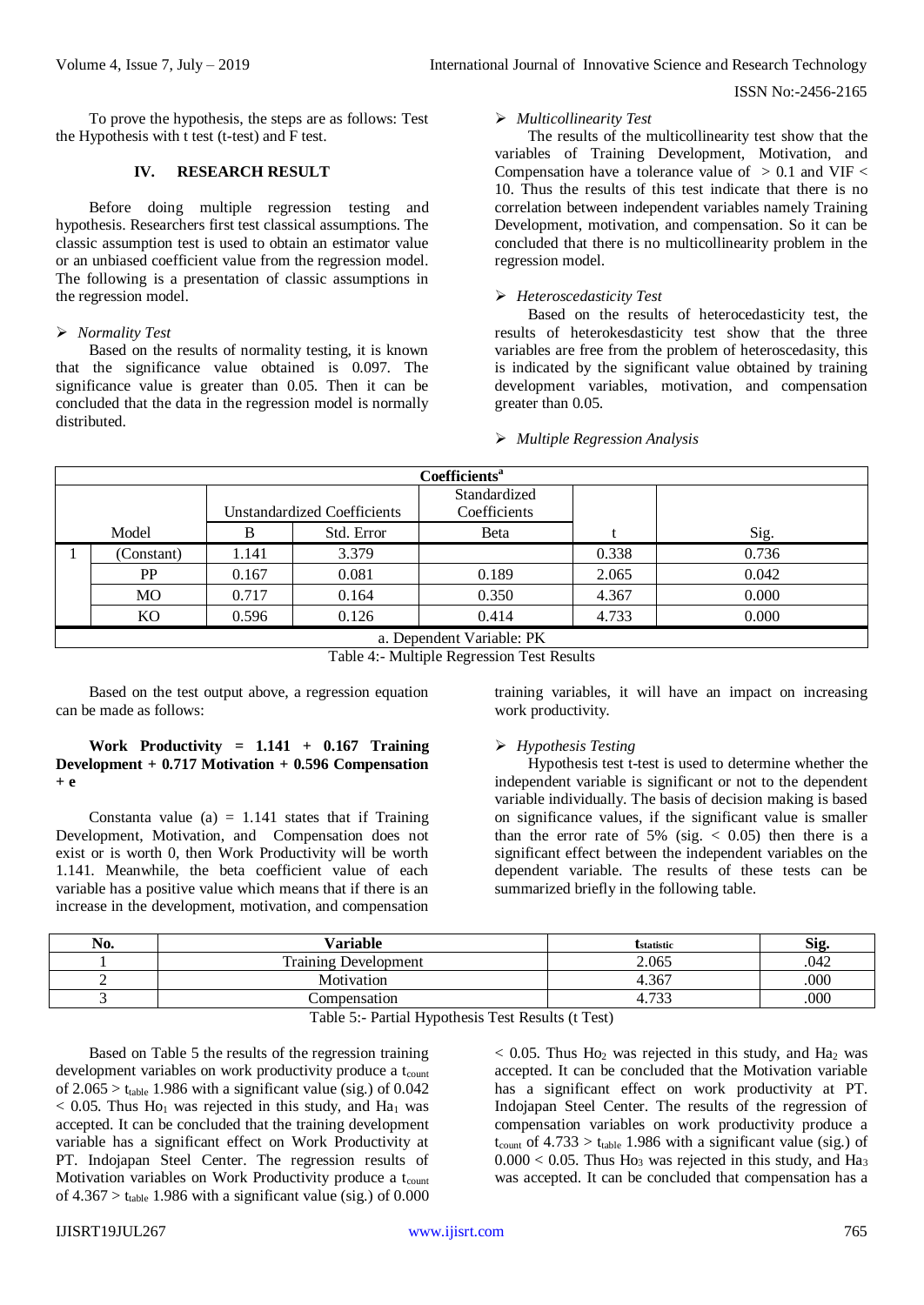significant effect on work productivity at PT. Indojapan Steel Center.

Simultaneous test results or F Tests are used to test whether all the independent variables together. The basis of decision making is based on significance values, if the calculated F value is greater than F table and is significantly smaller than the 5% error rate (sig.  $< 0.05$ ) then there is a significant simultaneous influence between all independent variables on dependent variable.

| <b>ANOVA</b> <sup>a</sup>                    |            |          |    |          |        |                    |  |
|----------------------------------------------|------------|----------|----|----------|--------|--------------------|--|
| Model<br>df<br>Sum of Squares<br>Mean Square |            |          |    |          |        | Sig.               |  |
|                                              | Regression | 3106.111 |    | 1035.370 | 72.622 | 0.000 <sup>b</sup> |  |
| Residual                                     |            | 1240.351 | 87 | 14.257   |        |                    |  |
| Total<br>4346.462<br>90                      |            |          |    |          |        |                    |  |
| a. Dependent Variable: PK                    |            |          |    |          |        |                    |  |
| b. Predictors: (Constant), KO, MO, PP        |            |          |    |          |        |                    |  |

Table 6:- Results of the Simultaneous Hypothesis (Test F)

Based on the table above, the results of the simultaneous Hypothesis test with the F test produce a calculated F value of 72.622 and a significant 0.000. Significant value obtained is less than  $0.05$ . Thus  $Ho<sub>4</sub>$  was rejected in this study, and Ha4 was accepted. These results indicate that Training Development, Motivation, and Compensation together have a significant effect on Work Productivity at PT. Indojapan Steel Center.

Furthermore, the results of testing the coefficient of determination are carried out to determine the magnitude of the effect simultaneously between the independent variables on the dependent variable, this is indicated by the magnitude of the coefficient of determination (R²). The results of testing the coefficient of determination in this study can be seen in Table 7 below.

| <b>Model Summary</b>                                                        |  |  |  |  |  |  |
|-----------------------------------------------------------------------------|--|--|--|--|--|--|
| Model<br><b>Adjusted R Square</b><br>Std. Error of the Estimate<br>R Square |  |  |  |  |  |  |
| 0.705<br>3.77583<br>$0.845^{\rm a}$<br>0.715                                |  |  |  |  |  |  |
| a. Predictors: (Constant), KO, MO, PP                                       |  |  |  |  |  |  |

Table 7:- Results of the Determination Coefficient

The test results of the coefficient of determination obtained the Adjusted R-Square value of 0.705 or 70.5%. This number has the intention that the magnitude of the contribution of the variables of Training Development, Motivation, and Compensation on Work Productivity in combination is 70.5% while the remaining 29.5% is influenced by other factors outside of this research variable.

# *Interdimensional Correlation Test*

The correlation test in this study aims to determine the relationship of variable dimensions of Training Development, Motivation, and Compensation with Work Productivity variables. To interpret the level of relationship between the dimensions of independent variables with the dependent variable, as follows:

| <b>Dimensions</b>  | <b>Indicator</b>             | Job<br>Quality | Job<br>Quantity | <b>Timeliness</b> | Spirit of work | <b>Working discipline</b> |
|--------------------|------------------------------|----------------|-----------------|-------------------|----------------|---------------------------|
| <b>Training</b>    | Instructor                   | 0.604          | 0.545           | 0.546             | 0.556          | 0.439                     |
| <b>Development</b> | Participant                  | 0.472          | 0.595           | 0.536             | 0.460          | 0.571                     |
| $(X_1)$            | Training material            | 0.232          | 0.348           | 0.329             | 0.185          | 0.244                     |
|                    | Training method              | 0.295          | 0.459           | 0.458             | 0.471          | 0.442                     |
|                    | Training facilities          | 0.464          | 0.430           | 0.437             | 0.504          | 0.442                     |
| <b>Motivation</b>  | Behavior direction           | 0.564          | 0.609           | 0.586             | 0.556          | 0.597                     |
| $(X_2)$            | Working level                | 0.522          | 0.480           | 0.494             | 0.466          | 0.363                     |
|                    | Level of persistence         | 0.375          | 0.501           | 0.473             | 0.524          | 0.559                     |
| Compensation       | Direct Compensation          | 0.539          | 0.682           | 0.629             | 0.572          | 0.465                     |
| $(X_3)$            | <b>Indirect Compensation</b> | 0.624          | 0.709           | 0.695             | 0.582          | 0.570                     |

Table 8:- Interdimensional Correlation Test Results

It can be seen that the results of the correlation test between dimensions produce the highest correlation value of 0.709, which is found in the relationship between the dimensions of Indirect Compensation and Job Quantity. This means that the relationship between the dimensions of Indirect Compensation and Job Quantity is at a very strong level of relationship. Meanwhile, the lowest correlation value of 0.185 is in the relationship of Training Material with Work Spirit. This means that the relationship between the dimensions of the Training Material with Work Spirit is at a low level of relationship.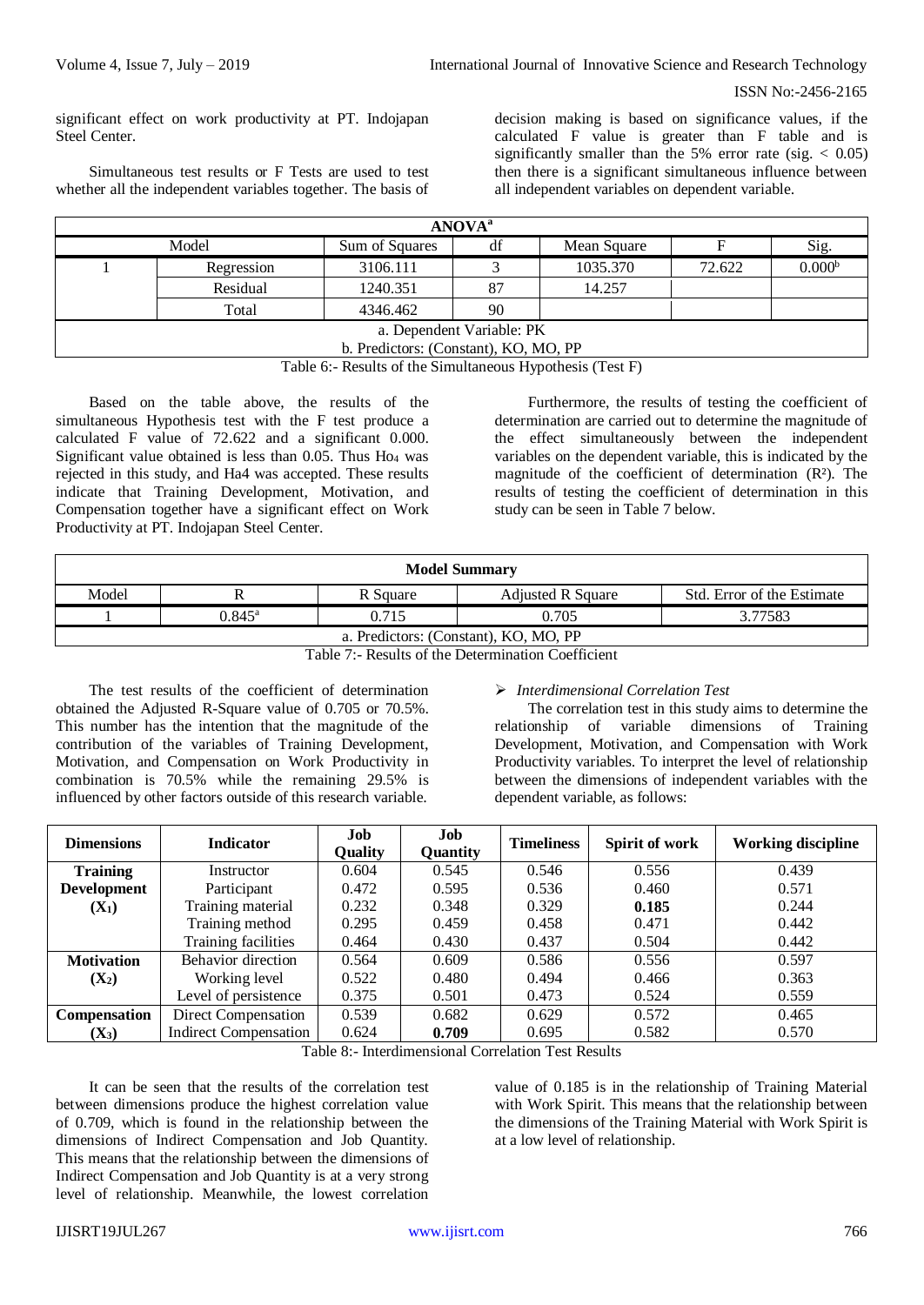#### **V. DISCUSSION OF RESEARCH RESULTS**

The testing of the hypothesis presented in this study shows that all hypotheses tested using multiple regression analysis methods, show that all hypotheses are accepted. Here is a discussion for each of these hypotheses.

### *Effect of Training Development on Work Productivity*

Based on the results of the first hypothesis testing it was proven that Training Development had a significant effect on work productivity. The results of this study indicate that the more often the training is given to employees it will be able to contribute to the high work productivity of employees. The results of this study support previous research conducted by Karima, Idayanti, and Umar (2017) that training has a positive and significant influence on Work Productivity. With the training of employees, the technical skills, human skills, and managerial skills of employees will be better so that they can improve the quality and quantity of production which is getting better and ultimately the work productivity of employees will increase. In line with the results of the research conducted by Kusumaningrum (2012) which states that HR training has a positive and quite strong relationship with work productivity.

## *Effect of Motivation on Work Productivity*

The results of testing the second hypothesis indicate that motivation has a significant effect on work productivity. These results indicate that the greater the motivation the company gives to employees, the employee's work productivity will increase. In line with previous research conducted by Irtanto *et al.* (2013) that motivation has a positive and significant effect on work productivity. Motivation basically has different levels. The desire for something will foster motivation, and motivation that has grown is an encouragement for employees to try to achieve the goal of fulfilling their desires. Employees will increase their work productivity if they are motivated and confident that their goals will be achieved. So that the neglect of work productivity of an employee in a company is influenced by the existence of high motivation and right on target with conditions that are very decisive for the company.

# *Effect of Compensation on Work Productivity*

The results of the third hypothesis prove that compensation has a significant effect on work productivity. The results of this study indicate that the greater the compensation given, the higher the level of work productivity of employees. This result supports previous research conducted by Saprudin (2018) that compensation has a significant effect on employee work productivity. Giving compensation in a company is one of the supporting factors in the company's efforts to motivate its employees in increasing their work productivity. The provision of compensation carried out fairly and appropriately by the company to employees is able to provide motivation to employees to increase work productivity of employees and in the end an increase in work productivity of employees will indicate an increase in company productivity.

 *Effect of Simultaneous Training Development, Motivation, and Compensation on Work Productivity*

Based on the results of simultaneous hypothesis testing, training in development, motivation, and compensation jointly influences work productivity. Training Development, motivation, and compensation variables together provide an influence of 87.9% on work productivity. This shows that if the Training Development, motivation, and compensation provided by the company are getting higher, the work productivity of employees will also increase. This result is in line with previous research conducted by Putra and Suana (2018) which shows that there is a positive and significant influence between training and compensation on employee productivity. This result is also supported by the results of research conducted by Upusapporiah and Mattalatta (2017) which show that training, compensation and motivation both partially and simultaneously have a positive and significant effect on employee work productivity.

### **VI. CONCLUSIONS AND RECOMMENDATIONS**

The conclusion of the results of this study are:

- $\triangleright$  Training Development has a significant effect on Work Productivity at PT. Indojapan Steel Center. The results of this study indicate that the more often the training is given to employees it will be able to contribute to the high work productivity of employees.
- Motivation has a significant effect on Work Productivity at PT. Indojapan Steel Center. These results indicate that the greater the motivation the company gives to employees, the employee's work productivity will increase.
- Work Productivity at PT. Indojapan Steel Center. These results indicate that the provision of compensation carried out fairly and appropriately by the company to employees is able to provide motivation to employees to improve work productivity of employees and indicate an increase in company productivity.
- $\triangleright$  Training Development, Motivation, and Compensation together have a significant effect on Work Productivity at PT. Indojapan Steel Center.

The right advice is put forward by researchers, namely:

- $\triangleright$  The next researcher can add other variables that can affect employee work productivity, because in this study 12.1% of work productivity variables are influenced by other variables outside the research model. Thus further research can add independent variables such as work discipline, years of service, work facilities and others that can affect work productivity.
- > The next researcher can use different research objects because this research is only done at PT. Indojapan Steel Center.
- > Research samples are recommended to use more samples so that the results obtained are more accurate.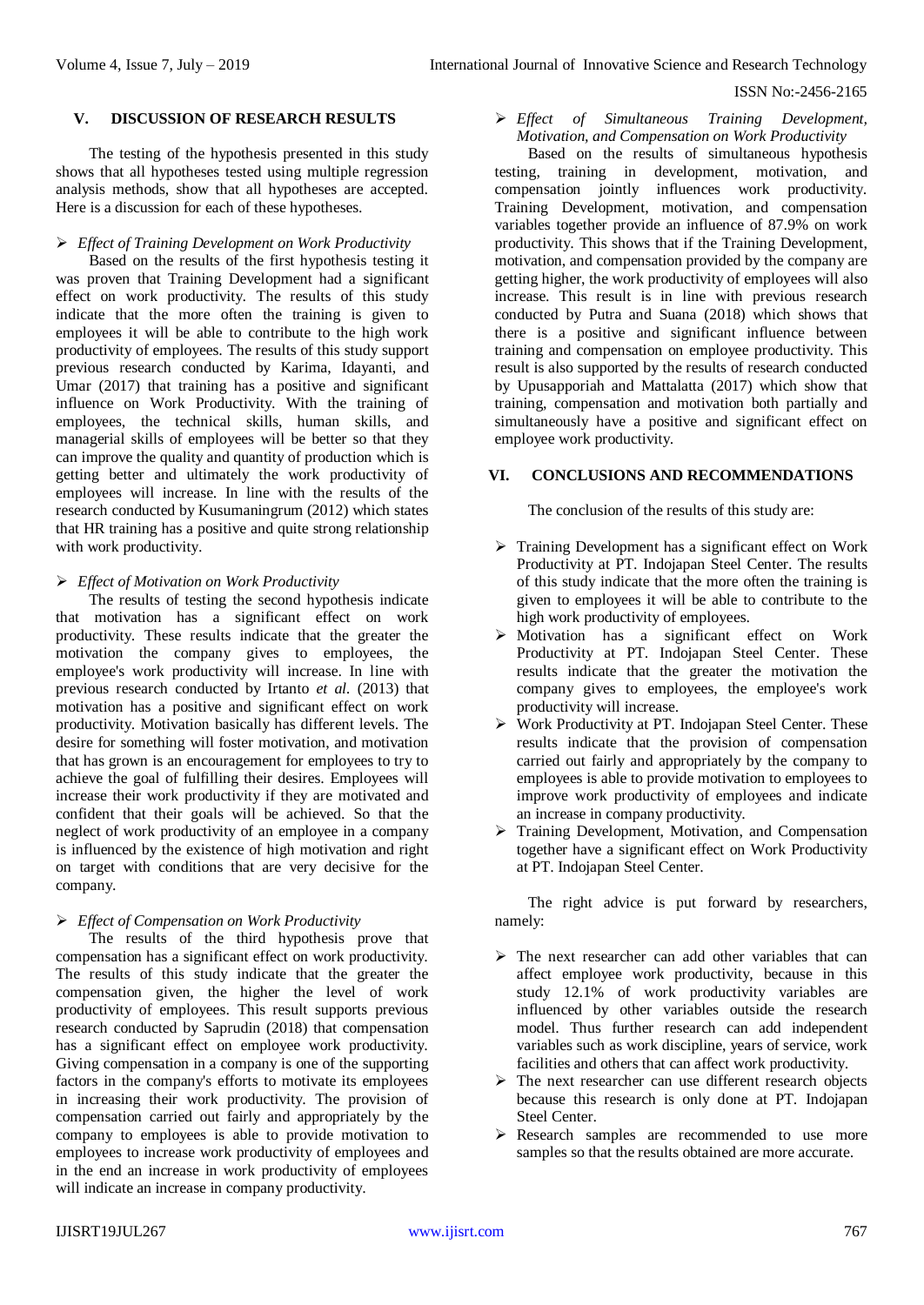#### **REFERENCES**

- [1]. Azwar, S. (2015). Penyusunan Skala Psikologi Edisi 2. Yogyakarta: Pustaka Belajar.
- [2]. Badeni. (2013). Kepemimpinan dan perilaku organisasi. Bandung: Alfabeta.
- [3]. Chepkosgey, C., Namusonge, P., Sakataka, D., Nyaberi, D. and Nyagechi, A., (2015). The Effect of On-the –Job-Training Practice on Employee Satisfaction at Kapsara Tea Factory. International Journal of Academic Research in Business and Social Sciences, [online] Vol. 5(No. 10). Available at: [Accessed 18 Jan. 2018].
- [4]. Cooper, D.R. dan Schindler, P.S. 2014. Business Research Methods. New York: McGraw-Hill.
- [5]. Fejoh, Johnson; Faniran, Victoria Loveth. (2016) "Impact Of In-Service Training And Staff Development On Workers' Job Performance And Optimal Productivity In Public Secondary Schools In Osun State, Nigeria". Journal of Education and Practice, v7 n33 p183-189.
- [6]. Fuadi, Agus Anas. (2014). "Pengaruh Kepemimpinan, Budaya Organisasi Dan Kepuasan Kerja Terhadap Produktivitas Kerja Guru Dengan Komitmen Organisasi Sebagai Moderating". Alumnus Progdi Magister Manajemen STIE Adi Unggul Bhirawa Surakarta. Informatika, Vol 1. No. 2
- [7]. Ghozali, Imam. (2013). Aplikasi Analisis Multivariate dengan program IBM SPSS 19. Semarang: Badan Penerbit Universitas Diponegoro.
- [8]. Gomes, Faustino Cardoso. (2013). Manajemen Sumber Daya Manusia. Yogyakarta: Andi.
- [9]. Harianto, Agung. (2016). Pengaruh Motivasi Kerja Terhadap Komitmen Afektif Dengan Kepuasan Kerja Sebagai Variabel Mediator Di Hotel X. Universitas Kristen Petra. Volume 20, No.2, Hal. 95-104.
- [10]. Hasibuan, S.P. Malayu. (2009). Manajemen Sumber Daya Manusia. Cetakan ketujuh. Jakarta: PT. Bumi Aksara.
- [11]. Hasibuan, Malayu, SP. (2014). Manajemen Sumber Daya Manusia, edisi revisi, Cetakan keempatbelas. Jakarta: Bumi AksaraIlmawan, Mirza Dwinanda *et al.*. (2017). Peran Gaya Kepemimpinan dan Kompensasi dalam Mempengaruhi Kinerja yang Dimediasi oleh Kepuasan Kerja. Jawa Timur: PT Semen Indonesia (Persero) Tbk.
- [12]. Indah Puji Hartatik. (2014). Buku Praktis Mengembangkan SDM. Yogyakarta: PT. Laksana.
- [13]. Irtanto, Ryan. Pradhanawati, Ari. Dan Farida, Naili. (2013). "Pengaruh Budaya, Kepemimpinan Dan Motivasi Terhadap Produktivitas Kerja Karyawan Pada PT. Pln (Persero) Distribusi Jawa Tengah Dan D.I. Yogyakarta Di Semarang". Diponegoro Journal Of Social And Politic.
- [14]. Kadarisman, M. (2012). Manajemen Kompensasi. Jakarta: PT. Raja Grafindo Persada
- [15]. Karima, A. Nur Ainal. Idayanti. Umar Fauziah. "Pengaruh Masa Kerja, Pelatihan Dan Motivasi Terhadap Produktivitas Kerja Karyawan Pada PT. Bank Sulselbar Cabang Utama Makassar".
- [16]. Katidjan, Purwanto S. Pawirosumarto, Suharno. dan Isnaryadi, Albertus. (2017). "Pengaruh Kompensasi, Pengembangan Karir dan Komunikasi Terhadap Kinerja Karyawan". Universitas Mercu Buana Jakarta, Volume 7, No. 3.
- [17]. Lusri, Lidia. dan Siagian, Hotlan (2017). Pengaruh Motivasi Kerja Terhadap Kinerja Karyawan Melalui Kepuasan Kerja Sebagai Variabel Mediasi Pada Karyawan Pt. Borwita Citra Prima. Surabaya. Surabaya: Universitas Kristen Petra. AGORA Vol. 5, No. 1
- [18]. Nnorom Goodluck Kelechi, *et.al.*
- [19]. (2016). The Effect of Compensation Administration on Employee Productivity. Arabian Journal of Business and Management Review, Vol.5 No.8, Hal 40-47.
- [20]. Mamahit, Regina, *et al.* (2016). "Pengaruh Perencanaan Karir Dan Keterlibatan Kerja Terhadap Produktivitas Kerja di Dinas Kebudayaan dan Pariwisata UPTD Taman Budaya Provinsi Sulawesi Utara". Fakultas Ekonomi dan Bisnis Jurusan Manajemen Universitas Sam Ratulangi Manado. Vol.4 No.1.
- [21]. Murnawantika, Dian. (2014). "Pengaruh Pengawasan Terhadap Produktivitas Kerja Karyawan Pada Cv. Putra Kaltim Di Samarinda". Fakultas Ilmu Sosial dan Ilmu Politik. Volume 2, Nomor 4 :614-628.
- [22]. Muslimin, Ria Mentari, et al. (2016). "Analisis Pelatihan, Motivasi Dan Disiplin Kerja Terhadap Produktivitas Kerja Pegawai Pada PT. Pos Dan Giro Manado". Universitas Sam Ratulangi Manado, Vol.4 No.2, Hal. 187-198
- [23]. Omilani, Mofoluke. and Akintolu, Morakinnyo. (2017). "The Effectiveness of Motivational Strategies on Productivity in Selected Financial Institutions in Nigeria". Department of Adult Education, University of Ibadan, Ibadan, Nigeria.
- [24]. Pettarani, Andi, et al (2018). Pengaruh Pelatih dan Motivasi Kerja Terhadap Produktivitas Kerja Pegawai. Issue 1 (Agustus, 2018); 66~81
- [25]. Rahmayani, Azizah Nur. dan Prasetya, Ari. (2014). "Pengaruh Pelatihan Sumber Daya Insani Terhadap Kinerja Karyawan BMT-UGT Sidogiri Di Surabaya Dan Sidoarjo". Vol. 1 No. 1.
- [26]. Raja Irfan, Sabir, *et al.* (2014). Impact of Training on Productivity of Employees: A Case Study of Electricity Supply Company in Pakistan. Vol. 3 Issue.2.
- [27]. Sabir, Raja Irfan, et al. (2014). Impact of Training on Productivity of Employees: A Case Study of Electricity Supply Company in Pakistan. International Review of Management and Business Research. Vol. 3 Issue.2
- [28]. Saharuddin. dan Sulaiman. (2016). The Effect Of Promotion And Compensation Toward Working Productivity Through Job Satisfaction And Working Motivation Of Employees In The Department Of Water And Mineral Resources Energy North Aceh District. International Journal of Business and Management Invention. Volume 5 Issue 10,